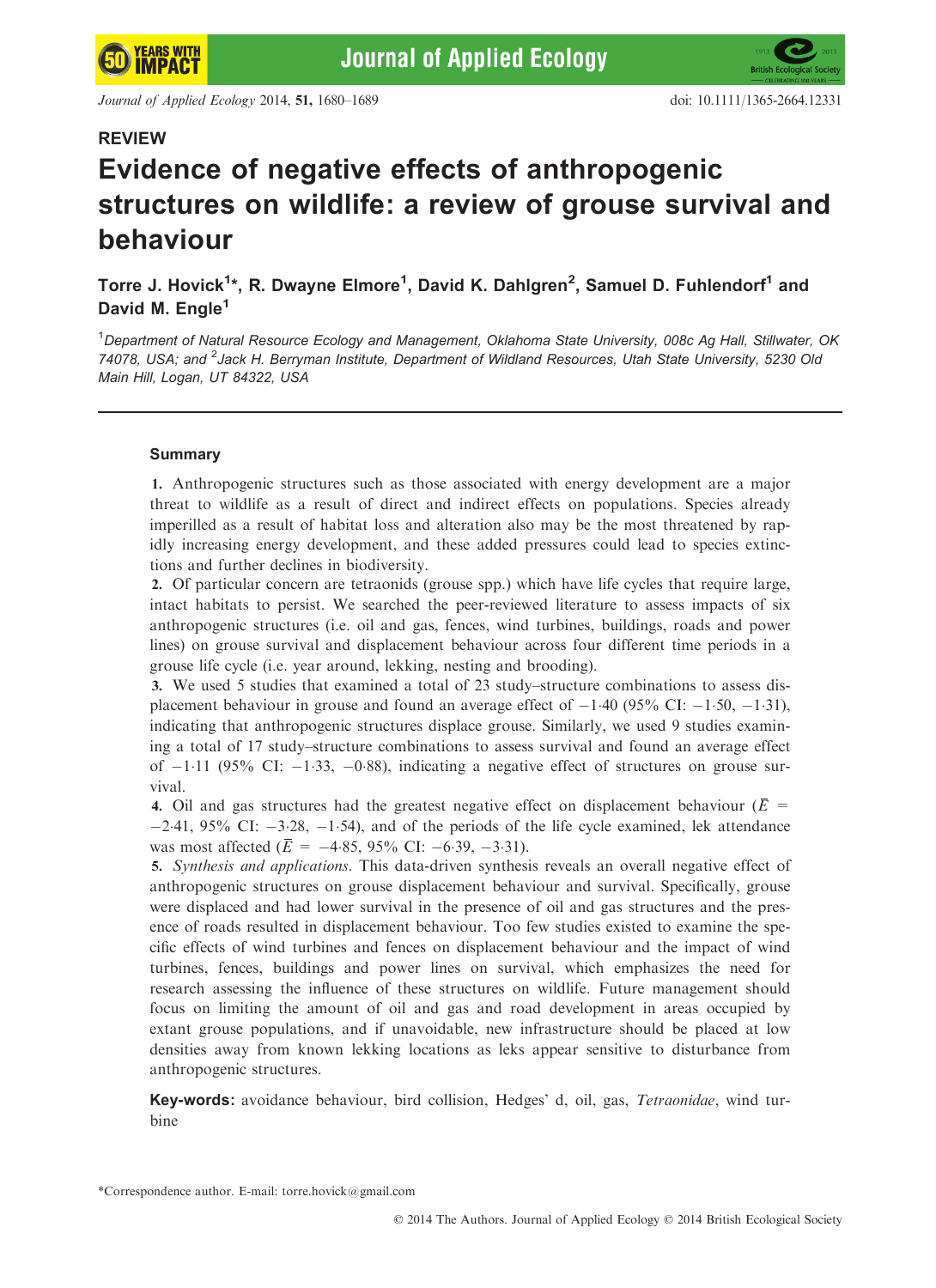# Introduction

Despite a United Nations Millennium Goal to reduce the rate of biodiversity decline by 2010, most indicators of the state of biodiversity continue to show declines, and pressures on biodiversity have increased (Butchart et al. 2010). A rapidly increasing human population and per capita energy demand have led to increased energy development and land-use change, much of which is occurring in previously unfragmented ecosystems that support imperilled species (Lior 2008). The resulting increases in human infrastructure, particularly those associated with energy development and extraction, represent a major threat to wildlife populations (De Lucas et al. 2008; Miller et al. 2014). Recent estimates indicate that monopole wind turbines in the United States kill between 140,000 and 328 000 birds annually (Loss, Will & Marra 2013), and it is hypothesized that the effects on bat populations may be equal to or exceed those on birds (Kunz et al. 2007; Arnett et al. 2008). Collision fatalities with anthropogenic structures are frequently implicated in biodiversity loss resulting from bird and bat deaths, but indirect impacts such as fragmentation of habitat and disruption of migration corridors can also negatively affect wildlife populations (Bhattacharya, Primack & Gerwein 2003; Forman et al. 2003; Waller & Servheen 2005; Jenkins, Smallie & Diamond 2010; Degregorio, Weatherhead & Sperry 2014). Improving our understanding of how human infrastructure affects wildlife populations, particularly those in decline, is necessary to reduce future biodiversity loss and to maximize effective conservation efforts.

The effects of anthropogenic structures can vary greatly dependent upon spatial and temporal distribution of structures and both within and among species (De Lucas et al. 2008; Ferrer et al. 2012). For that reason, it is necessary to examine the impacts of structures on multiple species, regions, times of the year and across different life stages to fully understand the direct and indirect effects of structures on wildlife (Burger et al. 2012; Belaire et al. 2014; Loring et al. 2014). When these issues are addressed, we can begin to solve problems stemming from conflicting ecological and industrial goals through risk assessments and spatial planning (Carrete et al. 2009; Miller et al. 2014). However, despite planning tools and continued efforts to mitigate for negative effects of anthropogenic structures on wildlife, population decline for many species has accelerated (Kunz et al. 2007; Pearce-Higgins et al. 2009).

Anthropogenic structures are known to cause direct wildlife mortality as a result of collisions (Kunz et al. 2007; Stewart, Pullin & Coles 2007; Jenkins, Smallie & Diamond 2010; Stevens, Reese & Connelly 2011). Specifically, fences, power lines, roads and wind turbines have all been associated with collision mortality (Bevanger 1998; Baines & Andrew 2003; Wolfe et al. 2007; Kociolek et al. 2011; Rioux, Savard & Gerick 2013). Rates of collision vary greatly with type of structure, species density and placement of the structure on the landscape. For instance, the Altamont Pass Wind Resource Area in California kills >1000 raptors per year (Smallwood & Thelander 2008), and reported rates of collisions with deer fences in Europe and livestock fencing in the United States have been relatively high for low flying grouse species (Bevanger & Brøseth 2000; Wolfe et al. 2007). In Norway, for example, capercaillie and black grouse (see Table 1 for scientific names) mortalities from power line collisions are near 90% and 47% of the take associated with legal hunting harvest, respectively (Bevanger 1995). Perhaps an even greater threat than direct loss of wildlife associated with collisions are the potential negative effects associated with habitat loss and avoidance behaviour.

Both direct and indirect effects (e.g. collisions and avoidance, respectively) have been associated with anthropogenic structures, but indirect effects can be much harder to quantify (Patten et al. 2005; Kuvlesky et al. 2007; Pruett, Patten & Wolfe 2009). In many cases, avoidance or displacement may have greater repercussions on reproductive output at the population level than direct mortality because moving animals away from preferred pathways can incur great energetic costs (Chamberlain et al. 2006; Zeiler & Grunschachner-Berger 2009; Pearce-Higgins et al. 2012). Additionally, anthropogenic structures erected near breeding grounds can alter site fidelity behaviour and disrupt breeding cycles when animals are forced into novel environments. For example, nearly all grassland grouse breed on communal display areas referred to as leks and they exhibit strong site fidelity to areas around lekking locations (Fuhlendorf et al. 2002). As a result of site fidelity behaviours, the immediate effect of development is not always apparent and may exhibit a lag as survival of persisting individuals wanes over time (Walker, Naugle & Doherty 2007; Harju et al. 2010). Evidence documenting the decline of lekking grouse species after the construction of energy structures exists for many species (Hanowksi, Christian & Niemi 2000; Zeiler & Grunschachner-Berger 2009; Harju et al. 2010).

Indirect habitat loss resulting from anthropogenic structures can affect wildlife behaviour and limit the amount of usable space, thereby reducing carrying capacities (Masden et al. 2009; Pruett, Patten & Wolfe 2009). Structures may alter animal behaviour by creating corridors and perches for predatory species (Slater & Smith 2010). However, type, size, amount of time present and density of structures all influence the magnitude of a response (Lyon & Anderson 2003; Aldridge & Boyce 2007; Pearce-Higgins et al. 2009; Harju et al. 2010). Yet, research in this area is highly variable with some structure types having had exhaustive amounts of investigation, while others have received almost none. Furthermore, wildlife varies greatly in their responses to structures dependent upon the period of their life cycle, home range sizes and many other factors. Of particular concern are tetraonids (grouse spp.) which have complex life histories that require large, intact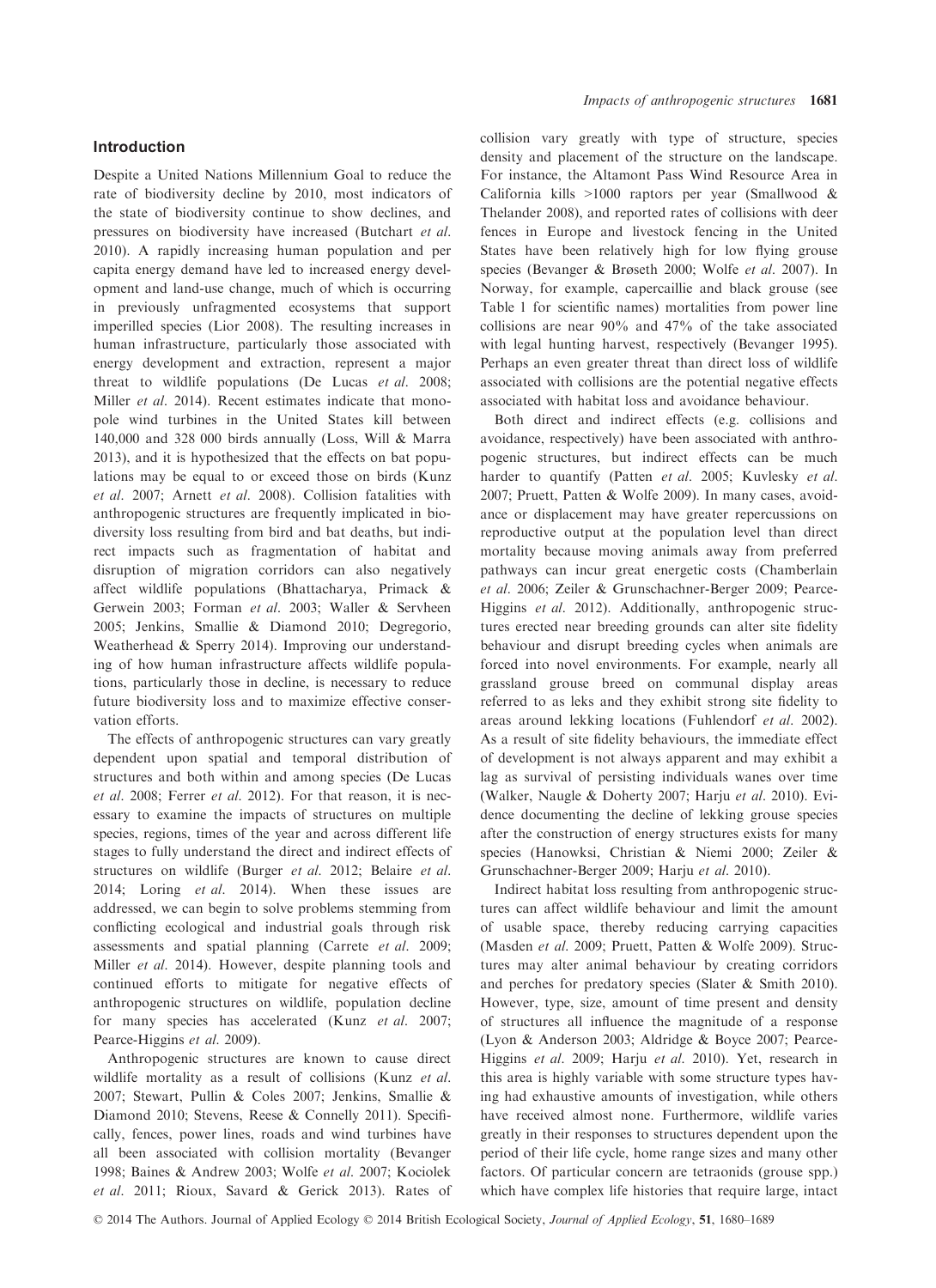## 1682  $T \cdot J$ . Hovick et al.

|  |  |  |  |  | Table 1. Nineteen recognized grouse species, their population estimate, population status and population trend |  |
|--|--|--|--|--|----------------------------------------------------------------------------------------------------------------|--|
|  |  |  |  |  |                                                                                                                |  |

| Common name                      | Scientific name            | Pop. estimate <sup>a</sup> | <b>Status</b> <sup>b</sup> | Trend <sup>b</sup> |
|----------------------------------|----------------------------|----------------------------|----------------------------|--------------------|
| Black Grouse*                    | Tetrao tetrix              | 22 500 000                 | Least concern              | Decreasing         |
| <b>Black-billed Capercaillie</b> | Tetrao urogalloides        | $>1$ 000 000               | Least concern              | Decreasing         |
| Western Capercaillie*            | Tetrao urogallus           | 7 500 000                  | Least concern              | Decreasing         |
| Caucasian Black Grouse           | Tetrao mlokosiewiczi       | < 85000                    | Near threatened            | Decreasing         |
| Chinese Grouse                   | Bonasa sewerzowi           | Not quantified             | Near threatened            | Decreasing         |
| Hazel Grouse                     | Bonasa bonasia             | 2 800 000                  | Least concern              | Decreasing         |
| Ruffed Grouse                    | Bonasa umbellus            | 3 700 000                  | Least concern              | Decreasing         |
| Dusky Grouse                     | Dendragapus obscurus       | 3 000 000                  | Least concern              | Decreasing         |
| Sooty Grouse                     | Dendragapus fuliginosus    | Not quantified             | Least concern              | Decreasing         |
| Greater Prairie-Chicken*         | Tympanuchus cupido         | <700000                    | Vulnerable                 | Decreasing         |
| Lesser Prairie-Chicken*          | Typmanuchus pallidicinctus | 30 000                     | Vulnerable                 | Decreasing         |
| Sharp-tailed Grouse*             | Tympanuchus phasianullus   | 1 200 000                  | Least concern              | Decreasing         |
| Greater Sage-Grouse*             | Centrocercus urophasianus  | < 150000                   | Near threatened            | Decreasing         |
| Gunnison Sage-Grouse             | Cetrocercus minimus        | $<$ 3000                   | Endangered                 | Decreasing         |
| White-tailed Ptarmigan           | Lagopus leucurus           | 2 000 000                  | Least concern              | Decreasing         |
| Willow Ptarmigan*                | Lagopus lagopus            | 40 000 000                 | Least concern              | Decreasing         |
| Rock Ptarmigan*                  | Lagopus muta               | 8 000 000                  | Least concern              | Decreasing         |
| Siberian Grouse                  | Falcipennis falcipennis    | Not quantified             | Near threatened            | Decreasing         |
| Spruce Grouse                    | Falcipennis canadensis     | Not quantified             | Least concern              | Stable             |

\*Species included in meta-analysis.

<sup>a</sup>We report the mid-point of population estimates.

b All status and trend listing information was gathered from BirdLife International 2012. IUCN Red List of Threatened Species. version 2012.2.

habitats to persist (Johnsgard 1983; Storch 2007). The high conservation status of many grouse species together with their broad geographic range (Table 1; BirdLife International 2012) means that grouse represent a suitable suite of species to synthesize our understanding of the impacts of anthropogenic structures. Ideally, this information can then be used in the planning and development of structures to minimize the impacts on native wildlife.

There are nineteen grouse species that occur throughout much of the Northern Hemisphere and they inhabit a variety of environments including grassland, steppe, tundra and forest. Grouse possess a variety of morphological, physiological and behavioural adaptations that allow them to occupy seasonal changes in northern latitudes without having to migrate, which in turn, makes them highly susceptible to landscape changes (Johnsgard 1983; Storch 2007). As a result, many grouse have become imperilled as demands for development increase in once unfragmented landscapes. For example, in North America, four species are listed as near threatened, vulnerable or endangered, and in Eurasia, three species are considered near threatened according to the International Union for Conservation of Nature Red List (Table 1; BirdLife International 2012). Of particular concern are the grouse species that inhabit non-forested ecosystems because they have evolved in landscapes that are relatively void of tall vertical structures, meaning that anthropogenic structures erected in these landscapes could have significant impacts on their behaviour.

We demonstrate the influence of anthropogenic structures on grouse species globally by synthesizing the current peer-reviewed research and calculating Hedges' d as a

measure of the effect of structures on grouse. We also used mixed-model meta-analysis techniques to assess the effects on specific periods of the life cycle and the effects of different structure types when the number of studies permitted. Additionally, we emphasize the current gaps in literature and give research recommendations to help improve our understanding of the influence of anthropogenic structures on grouse and other wildlife. To do this, we examined the effects of six anthropogenic structure types on grouse behaviour and survival throughout their life cycle. Specifically, we evaluated the impacts of wind turbines, oil and gas structures, fences, roads, buildings and power lines on the behaviour and survival of grouse during the lekking, nesting, brooding and overall annual (i.e. home ranges and annual survival) periods of their life cycles.

## Materials and methods

### SEARCH STRATEGY

We conducted a search of the peer-reviewed literature using the Web of Science data base and Google™ Scholar in July of 2012. We included only those studies published in peer-reviewed journals or edited book series (e.g. Studies in Avian Biology). We focused on studies that investigated the effects of anthropogenic structures on grouse vital rates (e.g. survival) and displacement (e.g. shifting home ranges). Our search terms included combinations of anthropogenic structures such as roads, fences and buildings in addition to terms associated with energy such as oil and gas, wind and turbine (Table 2). We also identified additional sources by searching the literature cited of the papers that were included in our review. We had no temporal limitations on our

© 2014 The Authors. Journal of Applied Ecology © 2014 British Ecological Society, Journal of Applied Ecology, 51, 1680–1689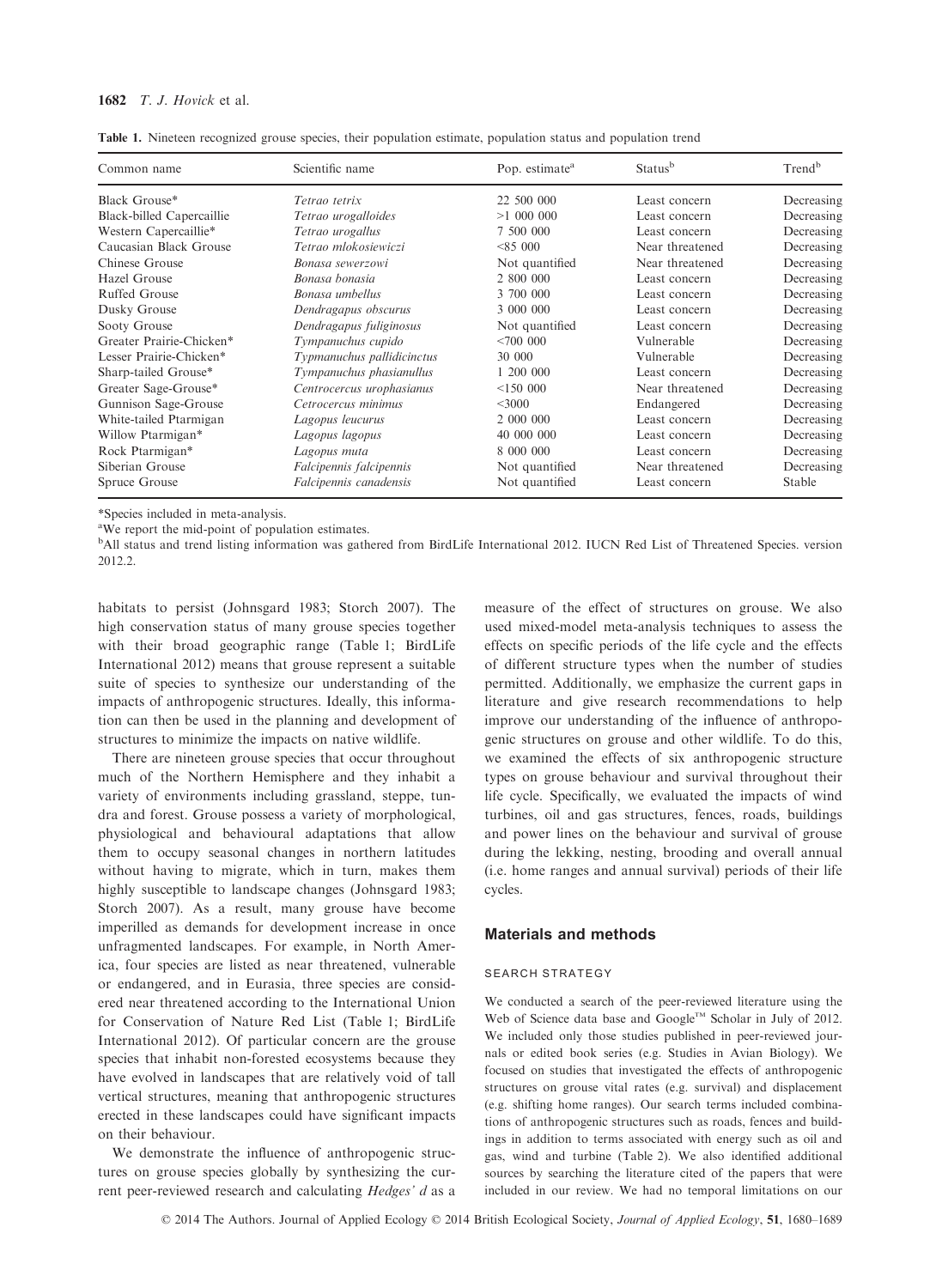| Specificity | Relevant<br>structures | Search term $(s)$                                                                                          | Search results (Number<br>of publications) |
|-------------|------------------------|------------------------------------------------------------------------------------------------------------|--------------------------------------------|
| Broad       | All                    | Grouse*                                                                                                    | 2401                                       |
| Mid         | All                    | $[(\text{grouse*} \text{ and energy*}), (\text{grouse*} \text{ and energy development*})]$                 | 139                                        |
|             | All                    | [(grouse* and structure*), (grouse* and anthropogenic*),<br>(grouse* and avoidance*)]                      | 280                                        |
| Fine        | Wind                   | $[(\text{grouse*} \text{ and } \text{wind*})$ , $(\text{grouse*} \text{ and } \text{turbine*})]$           | 24                                         |
|             | Oil and gas            | $[(\text{grouse*} \text{ and } \text{oil*}), (\text{grouse*} \text{ and } (\text{natural}) \text{ gas*})]$ | 76                                         |
|             | Power lines            | $[(\text{grouse*} \text{ and transmission line*}), (\text{grouse*} \text{ and powerline*})]$               | 8                                          |
|             | Fences                 | (grouse* and fence*)                                                                                       | 27                                         |
|             | Roads                  | (grouse* and road*)                                                                                        | 39                                         |
|             | <b>Buildings</b>       | (grouse* and building*)                                                                                    | 9                                          |

Table 2. Search terms and number of publications resulting from searches in Web of Science and Google Scholar to locate articles reporting research on the influence of anthropogenic structures on grouse survival and displacement. Searches conducted in July 2012

In cases of irregular plurals, "\*"allows search engines to retrieve all forms of the root word.

search, and our search was focused on work published in or translated to the English language.

## STUDY INCLUSION CRITERIA

Initial assessment of studies included all papers that mentioned grouse and structures in the title, abstract or keywords. This allowed us to retain the maximum number of potential papers investigating grouse and structures, while eliminating some from the initial search. Next, we excluded all papers that did not include some direct measure of grouse and structures (i.e. papers that did not collect data), thus eliminating all review-style papers or summaries that made observations and gave management recommendations without directly measuring survival rates or displacement behaviours. Finally, for inclusion in our analyses, studies had to measure survival and reproduction or displacement behavioural responses at two or more levels. For example, there must be a treatment and a control, a gradient of structural densities, a before and after, or some similar comparison.

#### DATA EXTRACTION

We included data examining multiple periods of the grouse life cycle that described survival and displacement responses. Therefore, a study investigating nest survival and brood survival could be used to investigate each period of the life cycle in our analyses. Similarly, studies that reported outcomes for geographically separated replicates within a study were considered independent and used in analyses. Our justification for this rationale is twofold. First, many grouse species have different habitat requirements for different periods of the life cycle (e.g. lekking, nesting and brooding), meaning that examining the influence of anthropogenic structures on each period during the life cycle has the potential to yield different and important results. Secondly, the limited number of published papers on this topic makes the information within each study too critical to disregard. Finally, there was one study that examined two different species and we treated each species independently and included them both in the analysis.

#### META-ANALYSIS

We assessed the effects of anthropogenic structures on grouse survival and displacement, using a technique that combines measures of effects from multiple, individual studies into an estimate of average effect which then determines significance. In order to calculate an average effect size across studies, we first had to standardize the data from individual studies by generating an effect size for each. We used the mean, standard deviation and sample size from a control and treatment group. Field studies do not always lend themselves to a conventional treatment and control methodology. For this reason, we used multiple classifications to split study data into two groups that represented a highly impacted group and a non-impacted group. Using these data, we then calculated  $Hedges'$  d as our measure of effect size which is the difference in survival or behaviour (i.e. two separate analyses) between sites with and without structures. Hedges' d is calculated by dividing the difference in means of the control and experimental groups by the pooled standard deviation and then multiplying it by a constant  $(J)$  that corrects for biases associated with small sample sizes. In general, an effect size of <0.2 is low, an effect size near  $0.5$  is moderate, and an effect size  $>0.8$  is high (Cohen 1988).

We calculated weighted average effect sizes and total heterogeneity of variance after determining a Hedges' d score for individual studies. Average effect size,  $(\overline{E})$ , is a measure of the mean calculated across each of the studies where each study is weighted by the reciprocal of its sampling variance. This helps account for the imprecision associated with small sampling sizes and the resulting high amount of error associated with the estimated means (Lipsey & Wilson 2000). Confidence intervals (CI) were then calculated for the average effect size using the overall variance calculated by weighting each study based on sample size. This allowed us to determine whether the effect was significant (i.e. the CI does not overlap 0). We also calculated the total heterogeneity of the studies  $(Q_T)$ , to determine whether variance among effect sizes is greater than expected by sampling error alone (Gurevitch & Hedges 1993). The  $Q$  statistics are a type of weighted sums of squares test (i.e. similar to an analysis of variance) and use a chi-square distribution to determine significance (Gurevitch & Hedges 1993). The  $Q$  statistics can have low power when sample sizes are small so an investigation of explanatory variables even in the presence of insignificant  $Q$  statistics may be necessary.

Our initial fixed-effects models, without partitioning of categorical variables, showed significant amounts of total heterogeneity  $(Q_T)$ . Therefore, we identified structure type and period of the life cycle as categorical variables to test for differences among the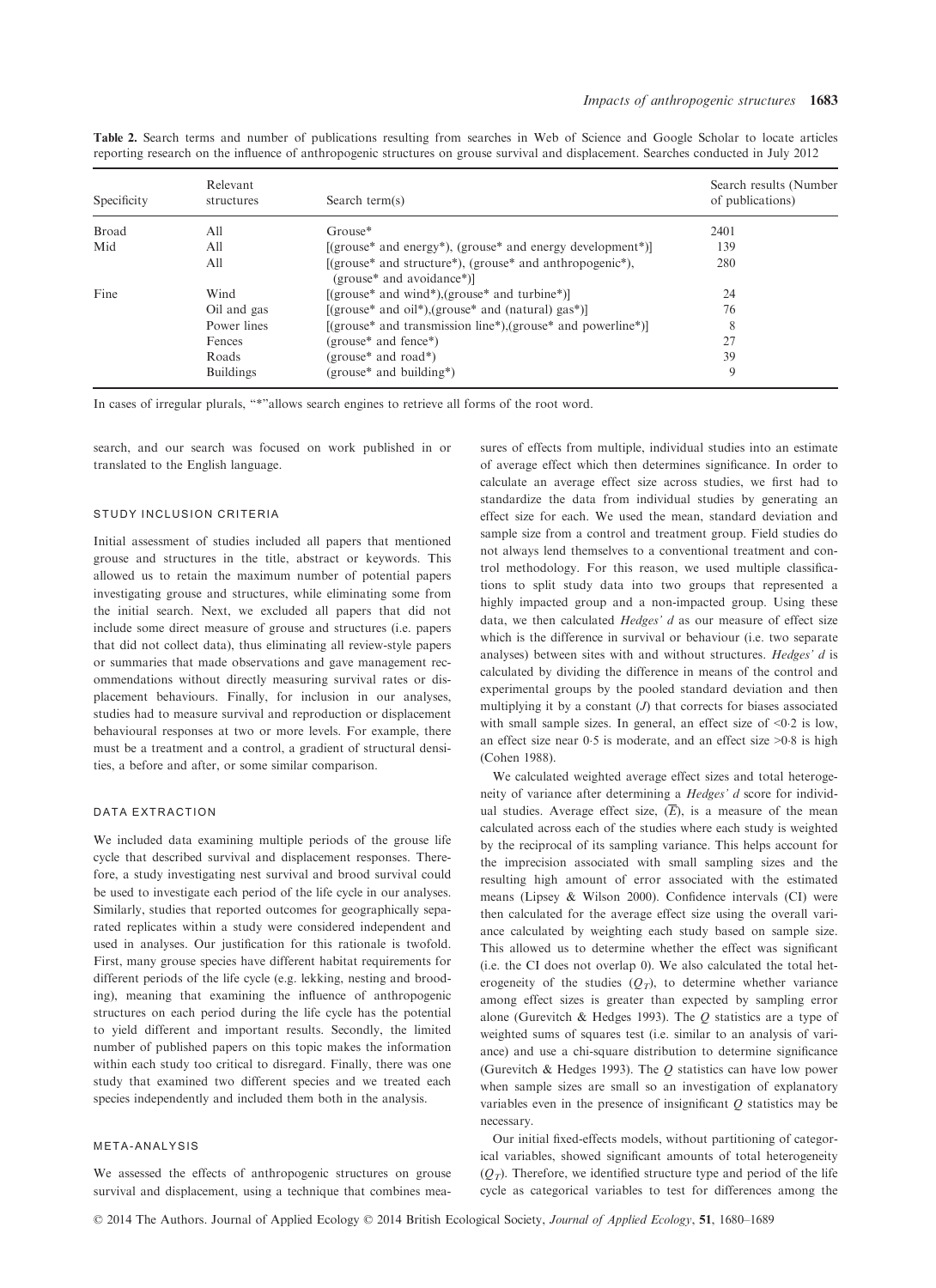effect sizes using a mixed model that allowed for random effects. Random-effects mixed models are commonly used for ecological data because they allow for heterogeneity among studies rather than sampling error alone (Pullin & Stewart 2006). Mixed models in this case are analogous to analysis of variance because they include random variation among studies within a group and fixed differences between groups (Rosenberg, Adams & Gurevitch 2000). We used six structure categories (buildings, roads, power lines, oil and gas structures, wind turbine and fences) and four periods of the grouse life cycle (nesting, brooding, lekking, annual survival). There had to be at least two results in each category for it to be included in mixed-model calculations. After running mixed models, we further tested for differences between categories (i.e. structures and period of the life cycle) using a  $Q_B$ test which is similar to an analysis of variance and indicates whether there are significant differences in the response of grouse between periods of the life cycle and structures.

We addressed the 'file drawer problem' which is the tendency for only significant results to get published, by calculating failsafe numbers for our analyses. A fail-safe number indicates the number of non-significant, unpublished (i.e. missing) studies that would need to be added to a meta-analysis to reduce an overall statistically significant result to non-significant (Rosenthal 1979). Non-significant results are often overlooked in the sciences; therefore, this number is intended to focus on the number of studies with non-significant outcomes that never get reported, rather than the number of studies with opposing, significant trends needed to reverse our findings. An effect is generally considered robust if the fail-safe number is greater than  $5n + 10$ , where *n* is the original number of studies (Rosenthal 1991). All metaanalytic methods were conducted using METAWIN 2.1 (Rosenberg, Adams & Gurevitch 2000).

#### Results

Our search resulted in 3003 papers investigating grouse (Table 2). We found 24 peer-reviewed papers that examined the influence of anthropogenic structures on grouse survival or displacement and reported statistical outcomes (Table 3). Of the 24 total papers, the majority focused on greater sage-grouse (41%) followed by ptarmigan spp. (22%), lesser prairie-chicken (15%), black grouse (7%), capercaillie (7%), sharp-tailed grouse (4%) and greater prairie-chicken (4%). Research on lesser prairie-chickens has addressed the most types of structures, while research on greater prairie-chickens and sharp-tailed grouse has examined the fewest (Table 3). Despite reporting statistical outcomes, only 12 of the 24 papers had a research framework that allowed for an inclusion in our metaanalysis. The primary reason for exclusion of relevant studies was a lack of proper controls or a before–after framework. We included one study that examined multiple grouse species and five studies that examined the influence of more than one type of structure, and two studies were included in analysis of displacement behaviour and survival.

We examined five studies that investigated a total of 23 structure–study combinations (i.e. each study could examine fences, turbines, oil and gas wells, buildings, roads or power poles) with a fixed-effect model and found evidence that structures cause displacement of grouse ( $\overline{E} = -1.40$ , 95% CI:  $-1.50$ ,  $-1.31$ ). However, our general model examining the impacts of structures on displacement indicated underlying structure in the data would be better suited for mixed models ( $Q_T$  = 323.59, d.f. = 22,  $P < 0.05$ ). Mixed-model results showed that oil structures (mixed effect  $\bar{E} = -2.41, k = 7,95\% \text{ } CI: -3.28, -1.54)$  and roads (mixed effects  $\overline{E} = -1.70$ ,  $k = 8$ , 95% CI: -2.50, -0.90) had statistically significant effects and caused displacement (Fig. 1). Additionally, all periods in the grouse life cycle showed displacement from structures with lekking and nesting periods most influenced, respectively (mixed effects  $\overline{E}$  = -4.85,  $k$  = 3, 95% CI: -6.39, -3.31; mixed effects  $\overline{E}$  = -1.60,  $k$  = 11, 95% CI: -1.90, -1.30) (Fig. 2). Furthermore, there were differences in the responses to structures dependent upon the period of the grouse life cycle  $(Q_B = 112.68, d.f. = 2, P < 0.05)$ , and responses were significantly different between structure types  $(Q_B = 8.13, d.f. = 3, P < 0.05).$ 

We used nine studies that reported rates for a total of 17 structure–study combinations in a fixed-effect model to examine the influence of anthropogenic structures on grouse survival, and found anthropogenic structures

Table 3. Number of journal articles that reported research evaluating the influence of anthropogenic structures on survival or displacement behaviour of different grouse species

|                         | Structure   |               |                  |          |             |        |              |
|-------------------------|-------------|---------------|------------------|----------|-------------|--------|--------------|
| <b>Species</b>          | Oil and gas | Wind turbines | <b>Buildings</b> | Roads    | Power lines | Fences | <b>TOTAL</b> |
| Greater Sage-Grouse     | 11          |               |                  | $\theta$ |             |        | 20           |
| Lesser Prairie-Chicken  |             |               |                  |          |             |        |              |
| Sharp-tailed Grouse     |             |               |                  |          |             |        |              |
| Greater Prairie-Chicken |             |               |                  |          |             |        |              |
| <b>Black Grouse</b>     |             |               |                  |          |             |        |              |
| Capercaillie            |             |               |                  |          |             |        |              |
| Ptarmigan spp.          |             |               |                  |          |             |        |              |
| <b>TOTAL</b>            | 13          |               |                  | 12       | 10          | 10     |              |

The total column represents total number of articles in which a structure type was included in a study. The number of individual articles reporting a study of structures is fewer (e.g. one article might investigate multiple structures).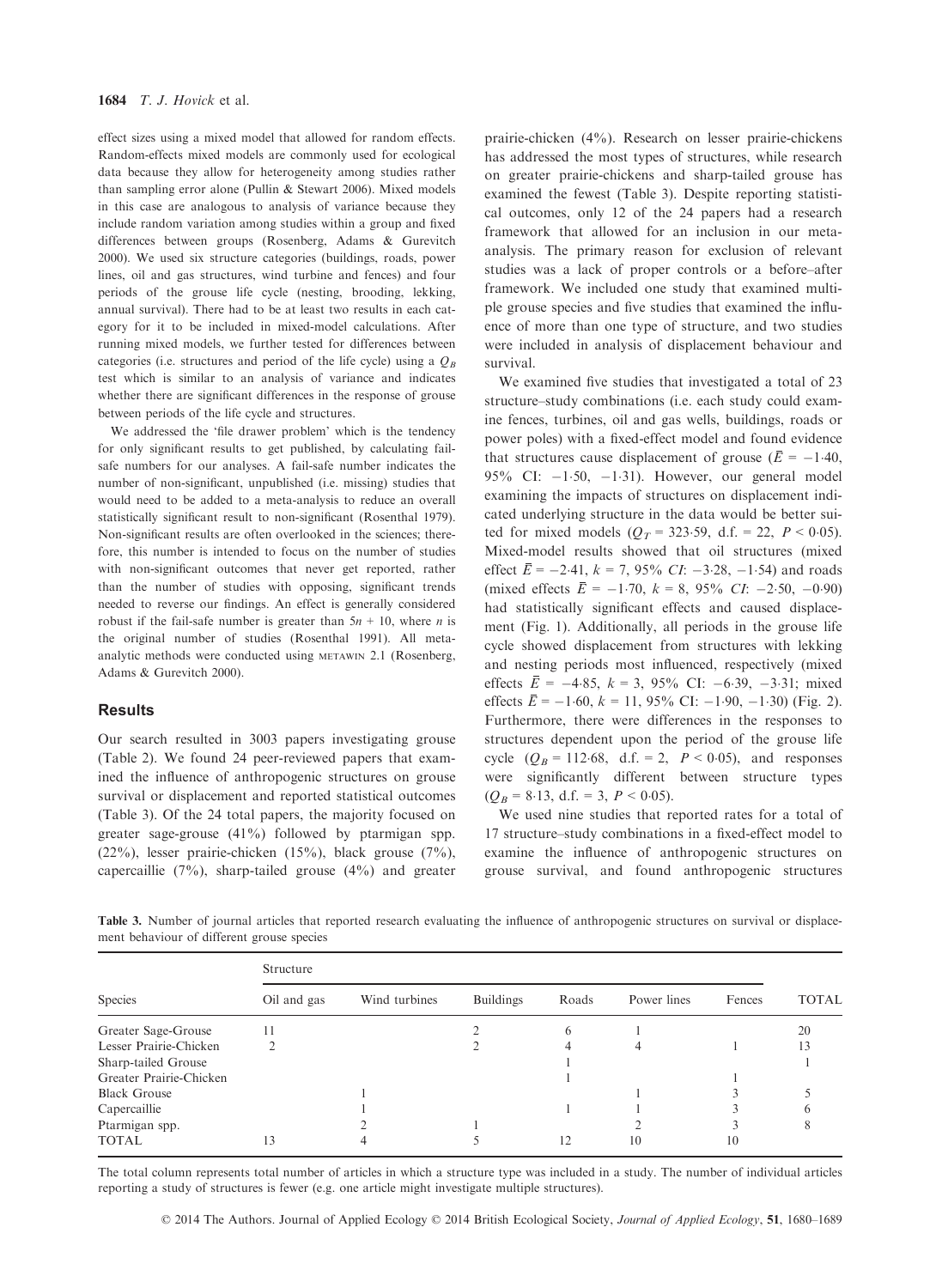

Fig. 1. Effect sizes (square) and 95% confidence interval (line) from mixed-effects models of anthropogenic structures affecting displacement behaviour in grouse. Positive effect size indicates that grouse were attracted to structures, while negative effect size indicates displacement of grouse.



Fig. 2. Effect sizes (square) and 95% confidence interval (line) from mixed-effects models examining periods during the grouse life cycle affected by anthropogenic structures. Positive effect size indicates increased activity near structures, while negative effect sizes indicates decreased activity (or increased distance from structure).

negatively affect grouse survival rates ( $\overline{E} = -1.11, 95\%$ CI:  $-1.33$ ,  $-0.88$ ). However, our general model examining the impacts of structures on survival also indicated that underlying structure in the data that would be better suited for mixed models ( $Q_T$  = 888.92, d.f. = 16,  $P < 0.001$ ). Mixed-model results indicated that both lek attendance and annual adult survival were negatively influenced by the presence of structures, respectively (mixed effects  $\overline{E}$  = -6.10,  $k = 11$ , 95% CI: -9.02, -3.31; mixed effects  $\overline{E}$  = -1.60, k = 11, 95% CI: -1.90, -1.30). There was no significant difference in the magnitude of responses between lekking and annual survival  $(Q_B = 1.44, d.f. = 1,$  $P > 0.05$ ). Unfortunately, too few studies with the proper framework currently exist to examine the effects of structures on nest or brood survival (i.e. one reported for each) or the differences in survival resulting from varying structure types (i.e. most studies only focus on oil and gas, and multiple studies for other structures do not currently exist).

We tested for publication bias using Rosenthal's failsafe number and found our displacement results were robust to publication bias (fail-safe = 8230). Mixed-model analysis of displacement was also robust (fail-safe structure = 629; fail-safe life cycle periods = 2107). Finally, our survival results were robust to publication bias with failsafe products of 1820 and 120 for our general linear and mixed models, respectively.

#### **Discussion**

Anthropogenic fragmentation of native ecosystems has contributed to biodiversity loss, and one major source of current fragmentation is the development of energy infrastructure in previously unfragmented landscapes (Obermeyer et al. 2011; Laurence & Balmford 2013). In many cases, species losses have increased as a result of either direct mortality with structures (Bissonette 2002; Jenkins, Smallie & Diamond 2010; Loss, Will & Marra 2013), or displacement into novel environments as a result of avoidance behaviour, which can be exhibited through a lag effect in species with high site fidelity (Walker, Naugle & Doherty 2007; Fahrig & Rytwinski 2009; Degregorio, Weatherhead & Sperry 2014). Our data-driven synthesis on the response of grouse to anthropogenic structures indicated that grouse may be particularly sensitive to structures associated with energy development. We found that nearly all structures examined resulted in declines of grouse survival and caused displacement behaviour. This universal response regardless of structure type, period of life cycle studied or the species of grouse is a strong indication of the susceptibility of grouse to human threats and gives merit to the use of extreme caution where plans for energy development and grouse populations overlap. While it is hard to quantify a minimally important difference for wildlife populations, the upper limits of our confidence intervals for our pooled effects indicated that grouse populations near structures have 150 standard deviation units greater probability of being displaced than populations without structures. Similarly, the upper confidence interval for the pooled effects of survival indicates that grouse populations in environments with structures have 133 standard deviation units greater probability of decreased survival. This additive mortality is likely detrimental at a population scale when combined with the annual variation associated with survival rates from climatic constraints and hunting in some populations.

We found that oil and gas structures had the greatest negative effect on displacement behaviour. Oil structures pose several threats to wildlife. Structures can act as perch sites for predatory raptors (Ellis 1984) or can cause noise pollution near breeding areas. A study in Wyoming found greater sage-grouse declines of 73% and 29% at leks with

© 2014 The Authors. Journal of Applied Ecology © 2014 British Ecological Society, Journal of Applied Ecology, 51, 1680–1689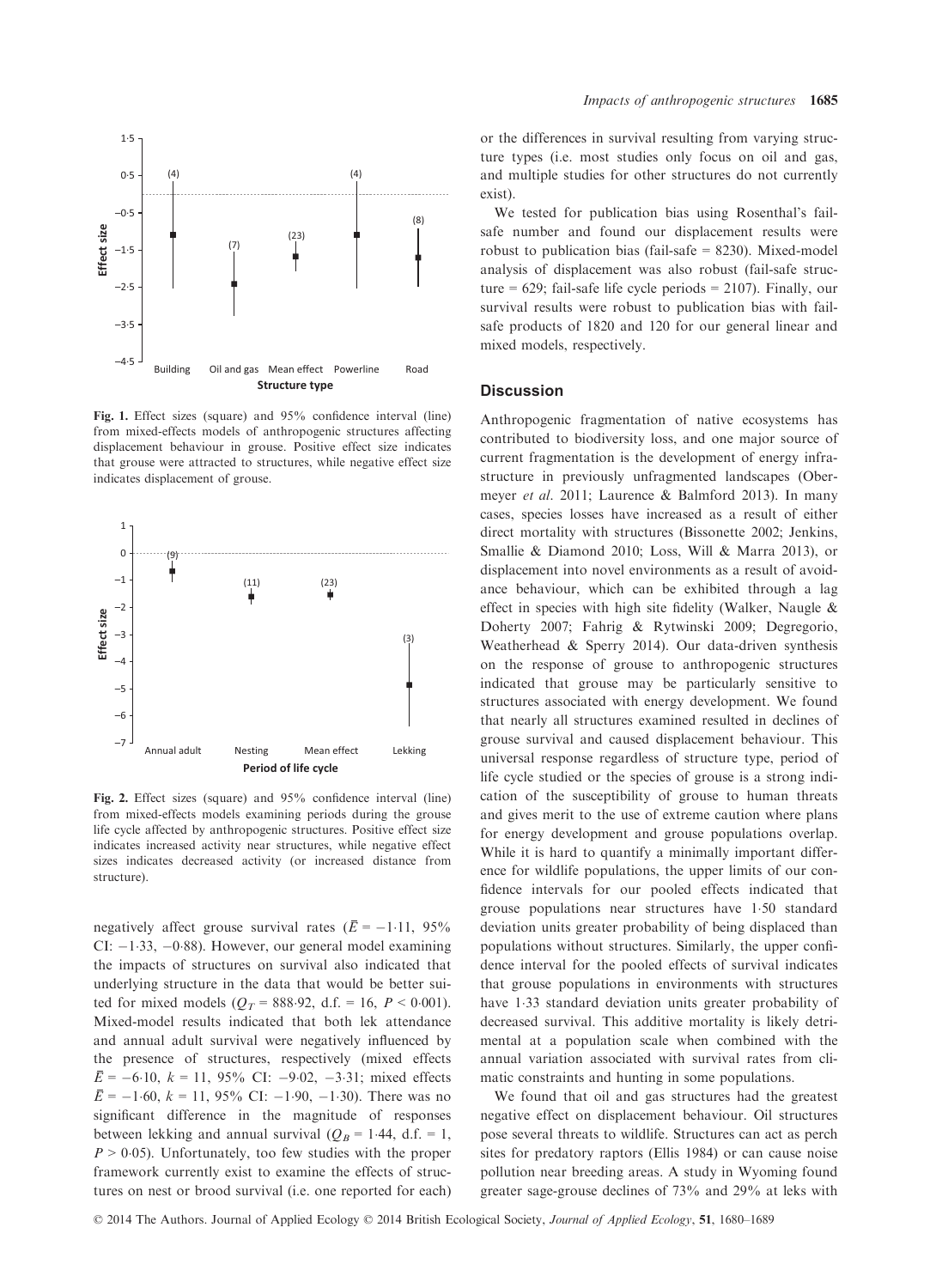broadcasted road noise and oil and gas drilling noises, respectively, when compared to control (no noise) leks (Blickley, Blackwood & Patricelli 2012). Researchers hypothesized that noise from anthropogenic structures may mask the noise of approaching predators, leaving animals susceptible to higher rates of predation, or the decline could be associated with avoidance (i.e. displacement) of noisy areas and a subsequent shift to less affected areas.

Our data revealed displacement behaviour associated with roads. Roads are a barrier to many forest and shrubland species that avoid open spaces such as road clearings (Summers, McFarlane & Pearce-Higgins 2007), and roads are typically associated with all types of energy development (i.e. wind turbines, oil and gas wells) allowing them to occur more frequently on the landscape than other structures (Pitman et al. 2005; Hagen et al. 2011). In our analysis, we treated all roads the same despite their surface substrate or level of traffic; however, most roads that were described in studies were gravel or unimproved, twotracks. We used this inclusive grouping (i.e. classified all roads the same) to prevent losing data presented on limited road types (i.e. gravel versus paved). A broad classification of roads was the most conservative approach and should have dampened the overall effects. Thus, assuming that roads with minimal traffic have low displacement, there are likely some road types in these studies that are causing high levels of displacement.

Of the portions of the life cycle we investigated, lek-site persistence was most affected by anthropogenic structures. For example, black grouse abandoned leks after wind farm construction in Austria (Zeiler & Grunschachner-Berger 2009), sharp-tailed grouse left lek sites in Minnesota after road cutting (Hanowksi, Christian & Niemi 2000) and greater sage-grouse vacated leks near oil and gas development in Wyoming (Harju et al. 2010). Oil and gas development directly removes native vegetation, thereby decreasing useable space, but perhaps more importantly, oil and gas structures can also create perches for aerial predators (Ellis 1984). Similarly, power line poles provide perch sites for predators (Lammers & Collopy 2007) and efforts have been taken to reduce the attractiveness of power poles as predator perches (Prather & Messmer 2010; Slater & Smith 2010). In addition to raptor perch sites, power lines pose a direct threat to many avian species from collision mortality (Jenkins, Smallie & Diamond 2010) and may be especially threatening when constructed in areas of high animal use such as migration corridors or breeding grounds (Rioux, Savard & Gerick 2013).

Survival during all periods of the life cycle we examined decreased in the presence of anthropogenic structures. Published research of the effects on nest survival and brood survival was too scarce to examine, but for lek attendance and annual survival, we found significant declines in the presence of structures. Grouse are mostly non-migratory in nature and develop high site fidelity associated with annual reproductive activities. As a consequence, annual survival and lek attendance can both be affected as structures can increase fragmentation and alter predator dynamics. For example, increases in mesopredator abundances are common in fragmented habitats and could be the mechanism driving declines in environments with energy structures (Prugh et al. 2009).

Much variation exists in the types of structures and focal species investigated, and many studies are not designed with a control treatment or a before and after framework that allowed for inclusion in meta-analysis. For example, greater sage-grouse investigations in areas of oil and gas development overwhelmingly dominate the literature on responses to anthropogenic structures. Additionally, at the time of our analysis, there were no published studies examining the influence of wind turbines on grouse behaviour or survival in the United States; this represents a major void in research given the rapid expansion of wind energy (Kiesecker et al. 2011; Obermeyer et al. 2011). However, since the completion of our analysis, additional research has examined wind energy (Winder et al. 2013) and found minimal impacts on greater prairie-chickens. In Europe, research is more diverse, with multiple studies examining fences (Catt et al. 1994; Baines & Summers 1997; Janss & Ferrer 1998; Bevanger & Brøseth 2000; Baines & Andrew 2003), power lines (Bevanger 1995, 1998; Bevanger & Brøseth 2001) and wind turbines (Gonzales & Ena 2011; Douglas, Bellamy & Pearce-Higgins 2012; Pearce-Higgins et al. 2012). Across all regions, there is a lack of research investigating survival in response to structures with many more publications reporting displacement behaviour.

There are many research gaps that currently exist in the literature examining the influence of anthropogenic structures and as a result, our analysis is biased by what is available. Additionally, it is important to think about potential biases that may stem from current paradigms, academics or related funding biases. For example, our data inclusion for the United States is confined primarily to open rangeland species of the western United States with no research investigating the influence of structures on forest dwelling species. One can reasonably assume that anthropogenic structures in a structurally diverse forested ecosystem would have less of an effect on avoidance behaviour than structures in open rangeland, but this is an area of research that warrants investigation. Furthermore, variation in species-specific responses to anthropogenic structures is likely to exist with some species exhibiting greater sensitivity to structures than others. We intentionally combined all grouse species to emphasize the general trend associated with anthropogenic structures.

## Management and policy implications

Two over-arching conclusions resulting from this systematic and data-driven synthesis can be confidently made.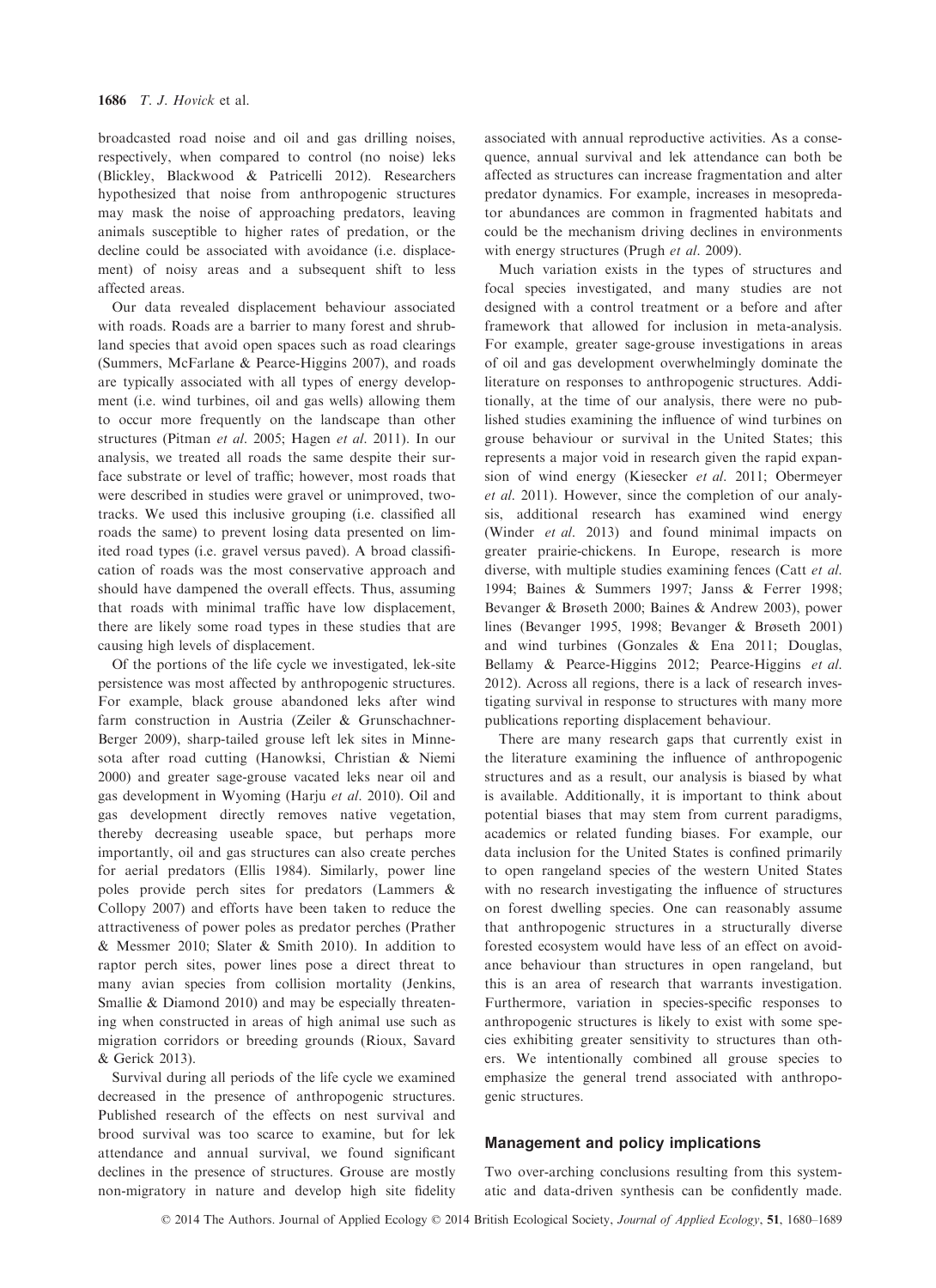First, nearly all types of anthropogenic structures that we assessed resulted in displacement behaviour and/or decreased survival of grouse. Therefore, continued energy development is expected to amplify population declines of grouse and associated wildlife. However, effects of energy development on wildlife can be minimized (Kiesecker et al. 2011; Obermeyer et al. 2011). Fortunately, there are spatial planning tools available and more being created to aid energy developers in avoiding high-priority habitats. Additionally, it is possible that land managers can utilize disturbances such as fire and grazing to influence wildlife use of areas with high densities of structures, which may reduce some of the negative effects associated with survival. Secondly, research is lacking for impacts of anthropogenic structures on many species. At the time of our analysis, there were no studies investigating the effect of wind energy on grouse in the United States, a major concern given the United State's Department of Energy's goal of providing 20% of the nation's energy from wind by 2030 (DOE 2008). Recently, however, research from a wind energy project in the central United States has published results that show variable effects on greater prairiechickens dependent upon the time of year and period of the life cycle (Winder et al. 2013, 2014; McNew et al. 2014). Europe has a broader base of literature examining structures, but there is still an overall lack of survival data and more before/after control designs should be conducted in both regions. In the future, it continues to be the responsibility of scientists to support policymakers with data elucidating human impacts on wildlife, and this examination of anthropogenic structures provides clear evidence that human development is negatively affecting some species of wildlife, while the potential effects on the vast majority of species are still unknown. We suggest land managers try to work with energy companies to prevent structure development near areas important to breeding activities (e.g. lek sites), and efforts should be made to try and reduce the density of anthropogenic structures erected in unfragmented rangelands when all other options (i.e. alternate locations) have been exhausted.

#### Acknowledgements

This work was supported by funding from USDA-AFRI Managed Ecosystems grant #2010-85101-20457 and by the Oklahoma Agricultural Experiment Station. We would like to thank D. Wolfe, S. Loss and D. Scasta for their comments on earlier versions of this paper.

## Data accessibility

All data used in this study have been sourced from published studies.

#### References

caused by electricity power lines: a review. Biological Conservation, 86, 67–76.

Journal of Applied Ecology, 32, 745-753.

169–176.

948.

Bevanger, K. & Brøseth, H. (2000) Reindeer Rangifer tarandus fences as a mortality factor for ptarmigan Lagopus spp. Wildlife Biology, 6, 121– 127.

Bevanger, K. (1998) Biological and conservation aspects of bird mortality

Arnett, E.B., Brown, W.K., Erickson, W.P., Fiedler, J.K., Hamilton, B.L. & Henry, T.H. et al. (2008) Patterns of bat fatalities at wind energy facilities in North America. Journal of Wildlife Management, 72, 61-78. facilities in North America. Journal of Wildlife Management, 72, 61–78.<br>Baines, D. & Andrew, M. (2003) Marking of deer fences to reduce frequency of collisions by woodland grouse. Biological Conservation, 110,

Baines, D. & Summers, R.W. (1997) Assessment of bird collisions with deer fences in Scottish forests. Journal of Applied Ecology, 34, 941–

Belaire, J.A., Kreakie, B.J., Keitt, T. & Minor, E. (2014) Predicting and mapping potential whooping crane stopover habitat to guide site selection for wind energy projects. Conservation Biology, 2, 541–550. Bevanger, K. (1995) Estimates and population consequences of Tetraonid mortality caused by collisions with high tension power lines in Norway.

- Bevanger, K. & Brøseth, H. (2001) Bird collisions with power lines an experiment with ptarmigan (Lagopus spp.). Biological Conservation, 99, 341–346.
- Bhattacharya, M., Primack, R.B. & Gerwein, J. (2003) Are roads and railroads barriers to bumblebee movement in a temperate suburban conservation area? Biological Conservation, 109, 37–45.
- Bissonette, J. (2002) Scaling roads and wildlife: the Cinderalla principle. Zeitschrift fur Jagdwissenschaft, 48, 208–214.
- BirdLife International. (2012) In: IUCN (2012) IUCN Red List of Threatened Species. Version 2012.2. www.iucnredlist.org. Downloaded on 20 December 2012.
- Blickley, J.L., Blackwood, D. & Patricelli, G.L. (2012) Experimental evidence for the effects of chronic anthropogenic noise on abundance of Greater Sage-Grouse at leks. Conservation Biology, 26, 461–471.
- Burger, J., Niles, L.J., Porter, R.R., Dey, A.D., Koch, S. & Gordon, C. (2012) Using a shore bird (red knot) fitted with Geolocators to evaluate a conceptual risk model focusing on offshore wind. Renewable Energy, 43, 370–377.
- Butchart, S.H.M., Wallpole, M., Collen, B., van Strien, A., Scharlemann, J.P.W. & Rosamunde, E.A.A. et al. (2010) Global biodiversity: indicators of recent declines. Science, 328, 1164–1168.
- Carrete, M., Sánchez-Zapata, J.A., Benítez, J.R., Lobón, M. & Donázar, J.A. (2009) Large scale risk-assessment of wind-farms on population viability of a globally endangered long-lived raptor. Biological Conservation, 142, 2954–2961.
- Catt, D.C., Dugan, D., Green, R.E., Moncrieff, R., Moss, R., Picozzi, N., Summers, R.W. & Tyler, G.A. (1994) Collisions against fences by woodland grouse in Scotland. Forestry, 67, 105–112.
- Chamberlain, D.E., Rehfisch, M.R., Fox, A.D., Desholm, M. & Anthony, S.J. (2006) The effect of avoidance rates on bird mortality prediction made by wind turbine collision risk models. Ibis, 148, 198–202.
- Cohen, J. (1988) Statistical Power Analysis for the Behavioral Sciences. Academic Press, New York, New York, USA.
- De Lucas, M., Janss, G.F.E., Whitfield, D.P. & Ferrer, M. (2008) Collision fatality of raptors in wind farms does not depend on raptor abundance. Journal of Applied Ecology, 45, 1695-1703.
- Degregorio, B.A., Weatherhead, P.J. & Sperry, J.H. (2014) Power lines, roads, and avian nest survival: effects on predator identity and predation intensity. Ecology and Evolution, 4, 1589–1600.
- Department of Energy (DOE). (2008) 20% Wind Energy by 2030: Increasing Wind Energy's Contribution to U.S. Electricity Supply. DOE/ GO-102008-2567. U.S. Department of Energy, Washington, District of Columbia, USA.
- Douglas, D.J.T., Bellamy, P.E. & Pearce-Higgins, J.W. (2012) Changes in the abundance and distribution of upland breeding birds at an operation wind farm. Bird Study, 58, 37–43.
- Ellis, K.L. (1984) Behavior of lekking sage grouse in response to a perched golden eagle. Western Birds, <sup>15</sup>, 37–38.
- Fahrig, L. & Rytwinski, T. (2009) Effects of roads on animal abundance: an empirical review and synthesis. Ecology and Society, 14, 21.
- Ferrer, M., de Lucas, M., Janss, G.F.E., Casado, E., Munoz, A.R., Bechard, M.J. & Calabuig, C.P. (2012) Weak relationship between risk assessment studies and recorded mortality in wind farms. Journal of Applied Ecology, 49, 38–46.
- Aldridge, C.L. & Boyce, M.S. (2007) Linking occurrence and fitness to persistence: habitat-based approach for endangered Greater Sage-- Grouse. Ecological Applications, 17, 508–526.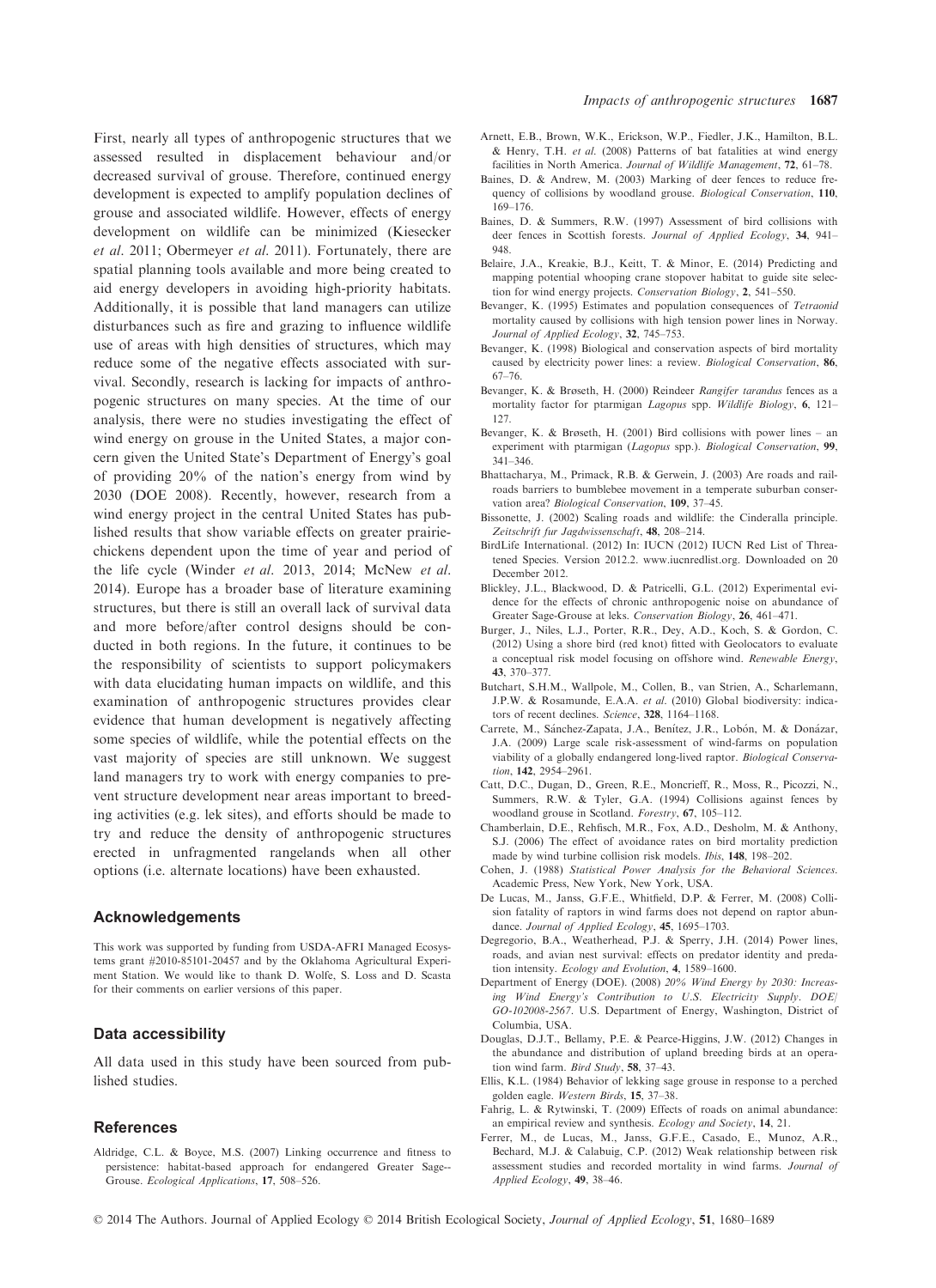- Forman, R.T.T., Sperling, D., Bissonette, J.A., Clevenger, A.P., Cutshall, C.D., Dale, V.H. et al. (2003) Road Ecology: Science and Solutions. Island Press, Washington, District of Columbia, USA.
- Fuhlendorf, S.D., Woodward, A.J.W., Leslie, D.M. Jr & Shackford, J.S. (2002) Multi-scale effects of habitat loss and fragmentation on lesser prairie-chicken populations of the US Southern Great Plains. Landscape Ecology, 17, 617–628.
- Gonzales, M.A. & Ena, V. (2011) Cantabrian capercaillie signs disappeared after a wind farm construction. Chioglossa, 3, 65–74.
- Gurevitch, J. & Hedges, L.V. (1993) Meta-analysis: combining the results of independent experiments. Design and Analysis of Experiments (eds S. Scheiner & J. Gurevitch), pp. 378–398. Chapman and Hall, New York, New York, USA.
- Hagen, C.A., Pitman, J.C., Loughin, T.M., Sandercock, B.K., Robel, R.J. & Applegate, R.D. (2011) Impacts of anthropogenic features on habitat use by Lesser Prairie-Chickens. Ecology, Conservation, and Management of Grouse (eds B.K. Sandercock, K. Martin & G. Segelbacher), pp. 63–75. University of California Press, Berkley, California, USA.
- Hanowksi, J.M., Christian, D.P. & Niemi, G.J. (2000) Landscape requirements of prairie sharp-tailed grouse Tympanuchus phasianellus campestris in Minnesota, USA. Wildlife Biology, 6, 257–263.
- Harju, S.M., Dzialak, M.R., Taylor, R.C., Hayden-Wing, L.D. & Winstead, J.B. (2010) Thresholds and time lags in effects of energy development on Greater Sage-Grouse populations. Journal of Wildlife Management 74 437-448
- Management, 74, 437–448. Janss, G.F.E. & Ferrer, M. (1998) Rate of bird collision with power lines: effects of conductor-marking and static wire-marking. Journal of Field Ornithology, 69, 8–17.
- Jenkins, A.R., Smallie, J.J. & Diamond, M. (2010) Avian collisions with power lines: a global review of causes and mitigation with a South African perspective. Bird Conservation International, 20, 263– 278.
- Johnsgard, P.A. (1983) The Grouse of the World. University of Nebraska Press, Lincoln, Nebraska, USA.
- Kiesecker, J.M., Evans, J.S., Fargoine, J., Doherty, K., Foresman, K.R., Kunz, T.H., Naugle, D., Nibbelink, N.P. & Niemuth, N.D. (2011) Win-win for wind and wildlife: a vision to facilitate sustainable development. PLoS ONE, 6, e17566. doi:10.1371/journal.pone.0017566.
- Kociolek, A.V., Clevenger, A.P., St. Clair, C.C. & Proppe, D.S. (2011) Effects of road networks on bird populations. Conservation Biology, 25, 241–249.
- Kunz, T.H., Arnett, E.B., Erickson, W.P., Hoar, A.R., Johnson, G.D., Larkin, R.P., Strickland, M.D., Thresher, R.W. & Tuttle, M.D. (2007) Ecological impacts of wind energy development on bats: question, research needs, and hypotheses. Frontiers in Ecology and the Environment, 5, 315–324.
- Kuvlesky, W.P. Jr, Brennan, L.A., Morrison, M.L., Boydston, K.K., Ballard, B.M. & Bryant, F.C. (2007) Wind energy development and wildlife conservation: challenges and opportunities. Journal of Wildlife Manage-
- ment, 71, 2487–2498.<br>Lammers, W.M. & Collopy, M.W. (2007) Effectiveness of perch deterrents on electric transmission lines. Journal of Wildlife Management, 71, 2752–2758.
- Laurence, W.F. & Balmford, A. (2013) Land use: a global map for road building. *Nature*, **495**, 308–309.<br>Lior, N. (2008) Energy resources and use: the present situation and possi-
- ble paths to the future. Energy, 33, 842–857.
- Lipsey, M.W. & Wilson, D.B. (2000) A Practical Meta-Analysis. Sage publications, Inc., Thousand Oaks, California, USA.
- Loring, P.H., Paton, P.W.C., Osenkowski, J.E., Gilliland, S.G., Savard, J.P.L. & McWilliams, S.R. (2014) Habitat use and selection of black scoters in southern New England and siting of offshore wind energy facilities. Journal of Wildlife Management, 78, 645–656.
- Loss, S.R., Will, T. & Marra, P.P. (2013) Estimates of bird collision mortality at wind facilities in the contiguous United States. Biological Conservation, 168, 201–209.
- Lyon, A.G. & Anderson, S.H. (2003) Potential gas development impacts on Sage Grouse nests initiation and movement. Wildlife Society Bulletin, 31, 486–491.
- Masden, E.A., Haydon, D.T., Fox, A.D., Furness, R.W., Bullman, R. & Desholm, M. (2009) Barriers to movement: impacts of wind farms on migrating birds. ICES Journal of Maine Science, 66, 746–753.
- McNew, L.B., Hunt, L.M., Gregory, A.J., Wisely, S.M. & Sandercock, B.K. (2014) Effects of wind energy development on nesting ecology of

greater prairie-chickens in fragmented grasslands. Conservation Biology, 28, 1089-1099.

- 28, 1089–1099. Miller, T.A., Brooks, R.P., Lanzone, M., Brandes, D., Cooper, J., O'Malley, K. et al. (2014) Assessing risk to bird from industrial wind energy development via paired resource selection models. Conservation Biology, 28, 745-755.
- 28, 745–755. Obermeyer, B., Manes, R., Kiesecker, J., Fargoine, J. & Sochi, K. (2011) Development by design: mitigating wind development's impacts on wildlife in Kansas. PLoS ONE, 6, e26698. doi:101371/journal. pone0026698.
- Patten, M.A., Wolfe, D.H., Shochat, E. & Sherrod, S.K. (2005) Habitat fragmentation, rapid evolution and population persistence. Evolutionary
- Ecology Research, 7, 235–249. Pearce-Higgins, J.W., Stephen, L., Langston, R.H.W., Bainbridge, I.P. & Bullman, R. (2009) The distribution of breeding birds around upland wind farms. Journal of Applied Ecology, 46, 1323–1331.
- Pearce-Higgins, J.W., Stephen, L., Douse, A. & Langston, R.H.W. (2012) Greater impacts of wind farms on bird populations during construction than subsequent operation: results of a multi-site and multi-species analysis. Journal of Applied Ecology, 49, 386–394.
- Pitman, J.C., Hagen, C.A., Robel, R.J., Loughlin, T.M. & Applegate, R.D. (2005) Location and success of Lesser Prairie-Chicken nests in relation to vegetation and human disturbance. Journal of Wildlife Man-
- agement, 69, 1259–1269.<br>Prather, P.R. & Messmer, T.A. (2010) Raptor and corvid response to power distribution line perch deterrents in Utah. Journal of Wildlife Management. 74, 796-800.
- Management, 74, 796-800.<br>Pruett, C.L., Patten, M.A. & Wolfe, D.H. (2009) Avoidance behavior by prairie grouse: implications for development of wind energy. Conserva-
- tion Biology, 23, 1253–1259.<br>Prugh, L.R., Stoner, C.J., Epps, C.W., Bean, W.T., Ripple, W.J., Laliberte, A.S. & Brashares, J.S. (2009) The rise of the mesopredator. Bio-
- Science, 59, 779–791.<br>Pullin, A.S. & Stewart, G.B. (2006) Guidelines for systematic review in conservation and environmental management. Conservation Biology, 20, 1647–1656.
- Rioux, S., Savard, J.-P.L. & Gerick, A.A. (2013) Avian mortalities due to transmission line collisions: a review of current estimates and field methods with an emphasis on applications to the Canadian electric network. Avian Conservation & Ecology, 8, 1–18.
- Rosenberg, M.S., Adams, D.C. & Gurevitch, J. (2000) MetaWin: Statistical Software for Meta-Analysis Version 2.1.5.10. Sinauer Associates, Sunderland, Massachusetts, USA.
- Rosenthal, R. (1979) The "file drawer problem" and tolerance for null results. Psychological Bulletin, 86, 638–641.
- Rosenthal, R. (1991) Meta-Analytic Procedures for Social Research (Revised Edition). Sage Publishing, Newbury Park, California, USA.
- Slater, S.J. & Smith, J.P. (2010) Effectiveness of raptor perch deterrents on an electrical transmission line in southwestern Wyoming. Journal of Wildlife Management, 74, 1080–1088.
- Smallwood, K.S. & Thelander, C. (2008) Bird mortality in the Altamont Pass wind resource area, California. Journal of Wildlife Management,
- 72, 215–223. Stevens, B.S., Reese, K.P. & Connelly, J.W. (2011) Survival and detectability bias of avian fence collision surveys in sagebrush steppe. Journal of
- Wildlife Management, 75, 437–449. Stewart, G.B., Pullin, A.S. & Coles, C.F. (2007) Poor evidence-base for assessment of wind farm impacts on birds. Environmental Conservation, 34, 1–11.
- Storch, I. (2007) Grouse: Status, Survey, and Conservation Action Plan 2006–2010. IUCN and Fordingbridge, UK, World Pheasant Association, Gland, Switzerland. 114 p.
- Summers, R.W., McFarlane, J. & Pearce-Higgins, J.W. (2007) Measuring avoidance by capercaillies Tetrao urogallus of woodland close to tracks. Wildlife Biology, 13, 19–27.
- Walker, B.L., Naugle, D.E. & Doherty, K.E. (2007) Greater sag-grouse response to energy development and habitat loss. Journal of Wildlife Management, 71, 2644–2654.
- Waller, J.S. & Servheen, C. (2005) Effects of transportation infrastructure on grizzly bears in northwestern Montana. Journal of Wildlife Management, 69, 985-1000.
- Winder, V.L., McNew, L.B., Gregory, A.J., Hunt, L.M., Wisely, S.M. & Sandercock, B.K. (2013) Effects of wind energy development on survival of female greater prairie-chickens. Journal of Applied Ecology, 51, 395–405.